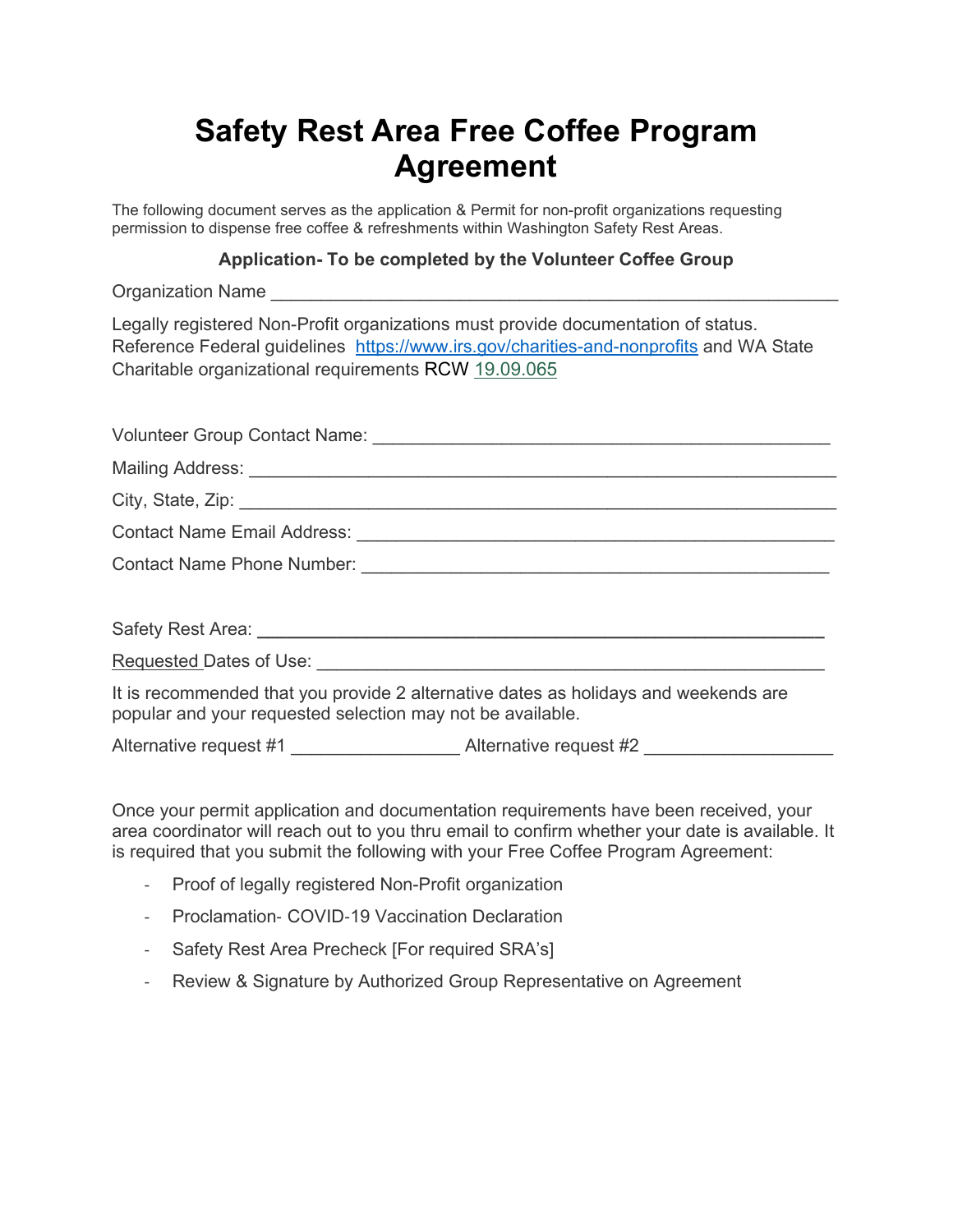Our organization and I agree that this permit is granted with the specific understanding that the Permittee shall be responsible and liable for all accidents, damages, or injuries to persons or property resulting from the operation of this service. The Permittee shall indemnify and hold harmless the State of Washington, the Washington State Department of Transportation, their officers, agents, and employees, against any loss, injury, damage, claims, suits, or actions resulting from or arising out of the acts, conduct or operations of the Permittee, its agents, or employees in connection with this operation. A copy of this permit must be on-site during the operation of the "Free Coffee" service.

Our group understands that we must comply with the Operating Rules & Regulations of this permit as well as site specific requirements; and as the signing representative for the said group; I further guarantee that this group is a legally recognized non-profit organization registered with either the internal revenue service or the secretary of state for Washington State.

Non-Profit Group Authorized Representative (Please Print)

Signature: \_\_\_\_\_\_\_\_\_\_\_\_\_\_\_\_\_\_\_\_\_\_\_\_\_\_\_\_\_\_\_\_\_\_\_\_\_\_\_\_\_\_\_ Date\_\_\_\_\_\_\_\_\_\_\_\_\_\_\_\_\_

## **Permit- To be completed by the Area Coordinator**

\_\_\_\_\_\_\_\_\_\_\_\_\_\_\_\_\_\_\_\_\_\_\_\_\_\_\_\_\_\_\_\_\_\_\_\_\_\_\_\_\_\_\_\_\_\_\_\_\_\_\_\_\_\_\_\_\_\_\_\_\_\_\_\_\_\_\_\_\_\_\_\_\_

Not considered a valid permit until the Area coordinator has confirmed dates of service and provided a signature below.

This permit is granted with the specific understanding that the Permittee shall be responsible and liable for all accidents, damages, or injuries to persons or property resulting from the operation of this service. The Permittee shall indemnify and hold harmless the State of Washington, the Washington State Department of Transportation, their officers, agents, and employees, against any loss, injury, damage, claims, suits, or actions resulting from or arising out of the acts, conduct or operations of the Permittee, its agents, or employees in connection with this operation. A copy of this permit must be on-site during the operation of the "Free Coffee" service.

| Safety Rest Area:             |
|-------------------------------|
| Approved date(s) of service:  |
| Area Coordinator Information: |
| Area Coordinator Signature:   |
| Date:                         |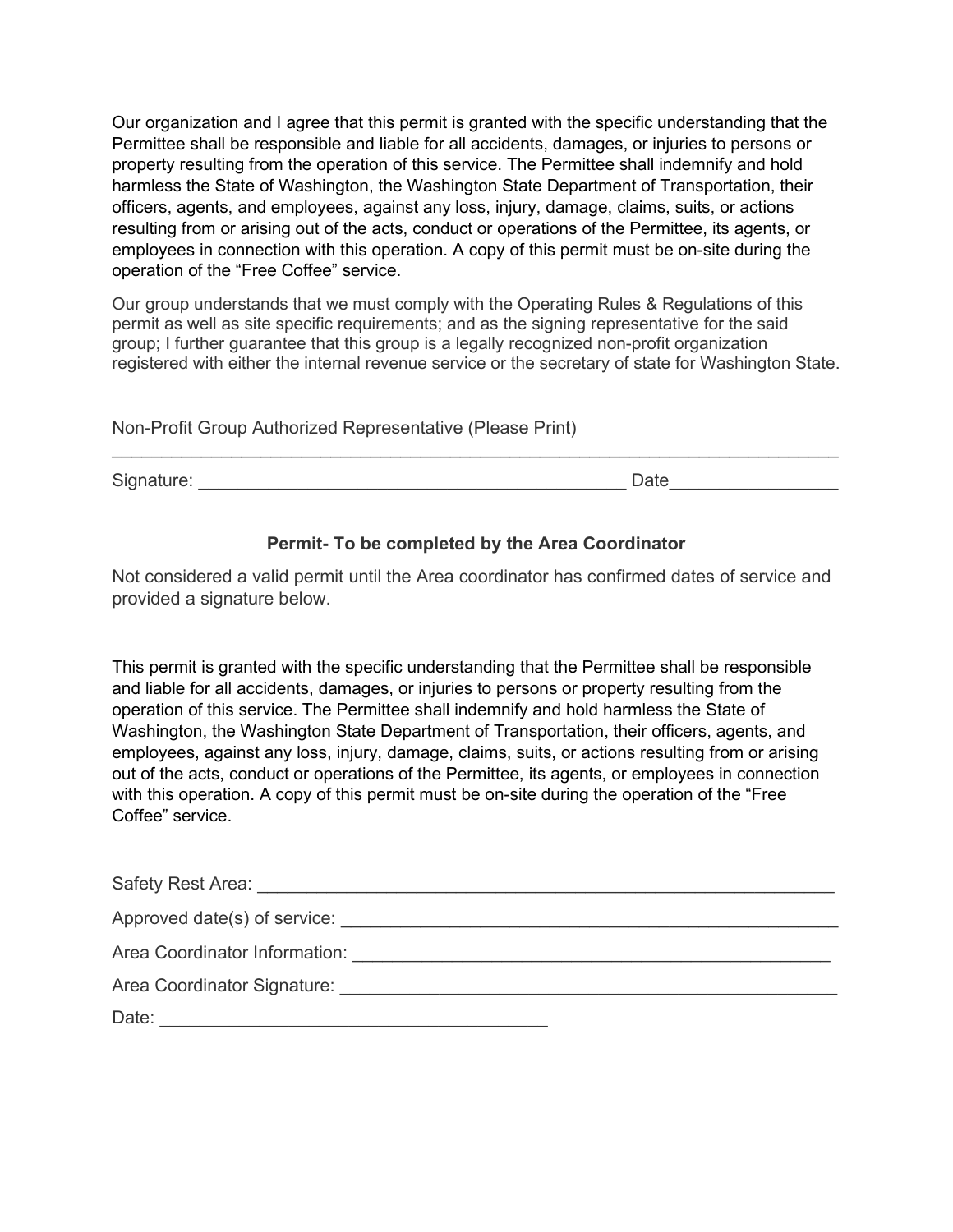## **Rules & Regulations**

This popular program was set up for the purpose of Safety to the Traveling Public on Washington State Highways. Only Non-profit organizations are permitted to participate in this program and must be able to verify their 'non-profit status.

For safety rest areas with high volumes of visitors, there is usually a list of groups waiting to participate in the rest area free coffee program and reservations for time slots may be arranged a year or more in advance. Other rest areas with fewer visitors may not have the free coffee program or limit the times when free coffee may be served.

Each rest areas may have specific location provisions such as hours and sign-up methods which can be found in the precheck document provided by reaching out to your program coordinator.

## **Participation Rules:**

- Only Non-profit organizations will be permitted to participate in this program. Organizations must be able to verify their 'non-profit' status as requested.
- Permits and forms shall be in possession of volunteers serving coffee and refreshments.
- Permits are not transferable and may be revoked for noncompliance with state statute, administrative rule, or the terms of the permit.
- When there is a need to relinquish a permit, the organization must provide advanced written notice stating their request to cancel. Failure of an organization to dispense refreshments or notify the issuing office of the cancellation with one week notice prior to the date of the permit, may result in a one-year suspension of eligibility for permits.
- Some Rest Areas will require a Pre-Check at the safety rest area to review specific facility information prior to finalization of planned volunteer date. Some rest areas will provide a checklist for location specific information. Please confirm with your Region Coordinator.
- Any activity is to be carried out solely within the safety rest areas, free from any ramp or surface used for the movement of vehicles.
- Participants under the age of eighteen must always have adult supervision.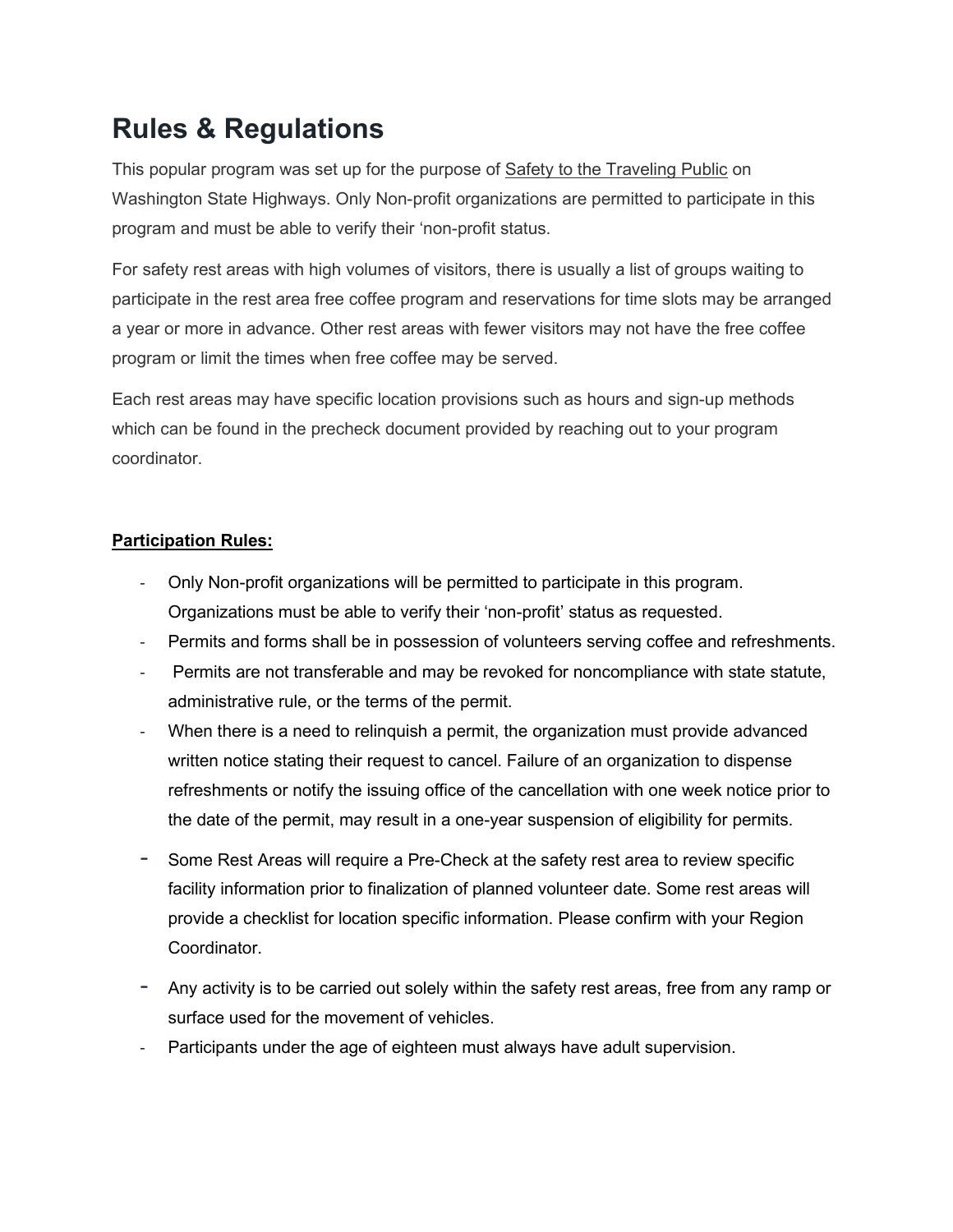- Harassment or confrontation of WSDOT Staff is grounds for immediate denial and future use of rests areas.

## **Reservations:**

Separate permits are issued for each rest area. No telephone reservations will be taken and no telephone information on available dates will be given. Given the uniqueness of Safety Rest Area locations, review specific location information on the Safety Rest Area check list. Reservations can be made thru email or by mailing information to your local office or by setting up an appointment to drop off documents at your local office.

## **Health Guidelines**

- Safety Rest Area volunteer groups must follow COVID safety guidelines and follow the requirements of Governor Inslee's [Amended Proclamation 12-14 \(PDF 274KB\),](https://www.governor.wa.gov/sites/default/files/proclamations/21-14.3%20-%20COVID-19%20Vax%20WA%20Amendment%20%28tmp%29.pdf) including providing a [declaration \(DOC 110KB\)](https://wsdot.wa.gov/sites/default/files/2022-05/Free-Coffee-Program-COVID-19-Vaccine-Declaration.pdf) to WSDOT that the group meets the requirements of the vaccine verification, exemptions, and accommodations. Please speak with your local coordinator for details.
- Only beverages including coffee, cocoa, teas, juice, lemonade, or water are allowed to be served. No carbonated drinks or food of any kind are allowed. Per The Randolph Sheppard Act 20 U.S. Code §107a, priority is given to vending machines operated by the Commission for the Blind. A similar, Mini Randolph Sheppard Act exists for WA state RCWA §74.18.010 thru §74.18.903.
- Water for coffee will be obtained from designated Safety Rest Area taps or brought in as directed by the Safety Rest Area Staff.
- Pets are not permitted in the kiosk and coffee serving area.
- If anyone in your group has any signs or symptoms of illness, they should not participate in the Free Coffee program activities.

#### **Serving Guidelines**

- The "Free Coffee" service is to be in the area designated. The service must not obstruct access to any building or other structure in the rest area.
- A copy of these rules must accompany the permit. Both must be posted during serving terms.